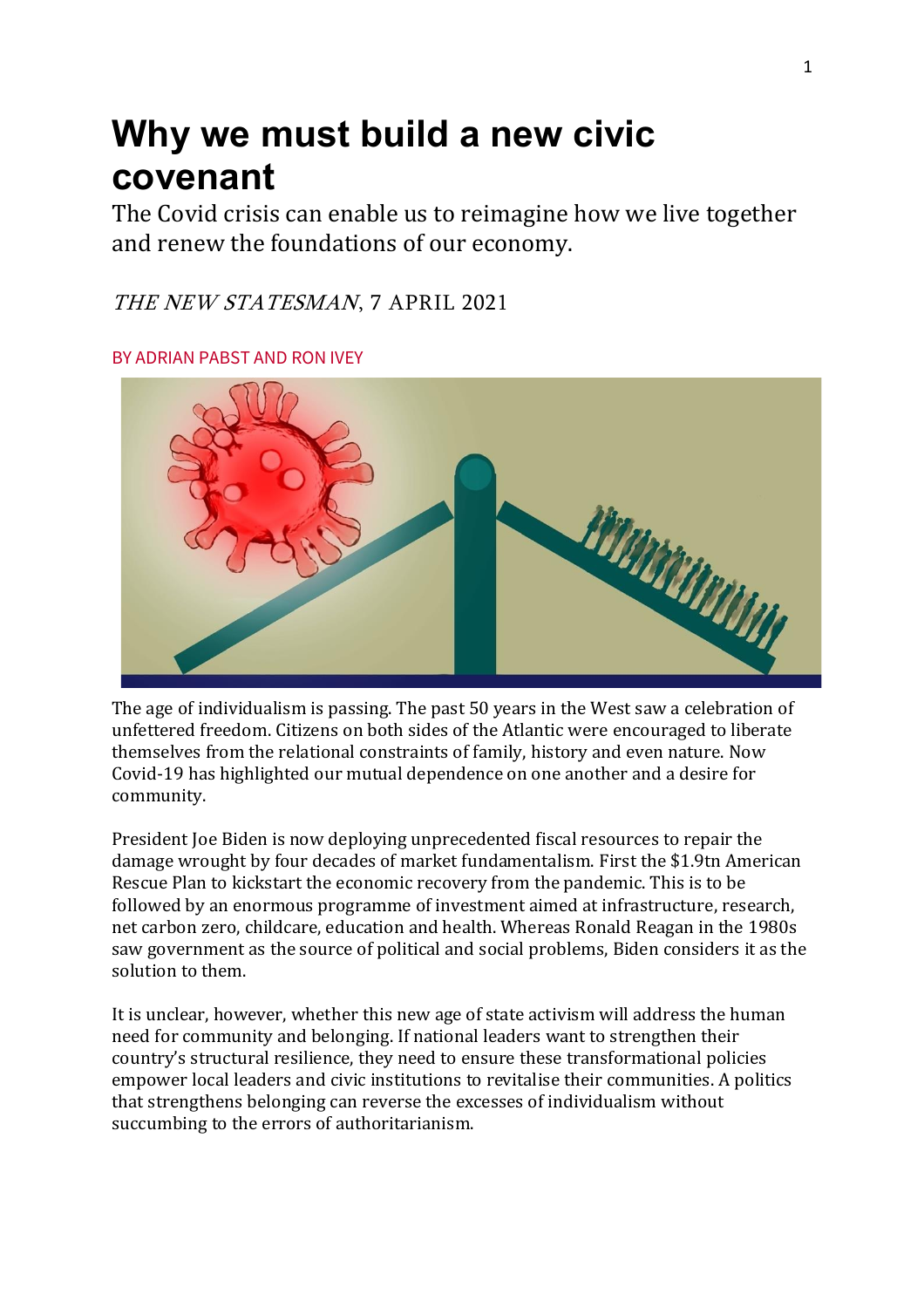Since at least the 1980s, citizens in the North Atlantic world believed a myth that individual autonomy, global markets, digital connections and higher incomes would secure individual happiness and aggregate wellbeing. But the opposite has occurred. In his *New York Times* op-ed in November 2020, Pope Francis put this well: "The pandemic has exposed the paradox that while we are more connected, we are also more divided. Feverish consumerism breaks the bonds of belonging."

According to the US sociologist Robert Putnam, civic-minded generations that survived the Second World War were replaced by generations that were "less embedded in community life". In 2017, Julianne Holt-Lunstad, an expert on the long-term health effects of social connection, [testified](https://www.aging.senate.gov/imo/media/doc/SCA_Holt_04_27_17.pdf) before the US Senate: "There is robust evidence that lacking social connection significantly increases risk for premature mortality, and the magnitude of the risk exceeds many leading health indicators. Social isolation influences a significant portion of the US adult population and there is evidence the prevalence rates are increasing. Indeed, many nations around the world now suggest we are facing a 'loneliness epidemic'."

The chief promoters of market fundamentalism such as the Austrian economist Friedrich Hayek and the US economist Milton Friedman advanced policies that weakened anti-trust law, unleashed monopoly powers and centralised wealth in metropolises – the symbols of individualistic ambition. The rural towns and smaller cities that were forgotten about became the electoral redoubts for right-wing populist parties, such as *Rassemblement National* in France or the Republican Party under [Donald](https://www.brookings.edu/research/americas-crisis-of-despair-a-federal-task-force-for-economic-recovery-and-societal-well-being/?preview_id=1402113) Trump in the US.

Building on the body of liberal political thought by Thomas Hobbes, John Locke and John Stuart Mill, market fundamentalists reduced humans to "*homo economicus*", a rational, selfish animal in search of happiness in the pleasures of cheap consumer goods and wealth accumulation. In his work *The Master and His Emissary* (2009), psychiatrist Iain McGilchrist argues that this reductive view of human beings has led to a "decreasing stability and interconnectedness" and the "destruction of local cultures" across the West.

"*Homo economicus*" is not only theoretically questionable but empirically flawed. In 2001, a [global](https://pubs.aeaweb.org/doi/pdf/10.1257/aer.91.2.73) study led by [evolutionary](https://www.newstatesman.com/culture/observations/2020/10/mad-behaviour-psychologist-joseph-henrich-what-makes-us-weird) biologist Joseph Heinrich and economist Herbert Gintis evaluated human behaviour across five continents, 12 countries and 17 different types of societies. It comprehensively disproved the theory of the utility maximising individual. Humans value fairness and reciprocity just as much as they do their own self-interest.

Yet many of our national and international institutions function on out-dated neoliberal models. Without reform, our economic systems will continue to consolidate power into the hands of the tech monopolies, designed to maximise our selfish traits at the expense of mutual flourishing. Local communities will continue to lose their main streets and the lifeblood of local employment. Workers will continue to get squeezed out by labour markets with fewer employers. These results are a recipe for angry, disaffected voters frustrated with the endless failures of democracies to produce better lives.